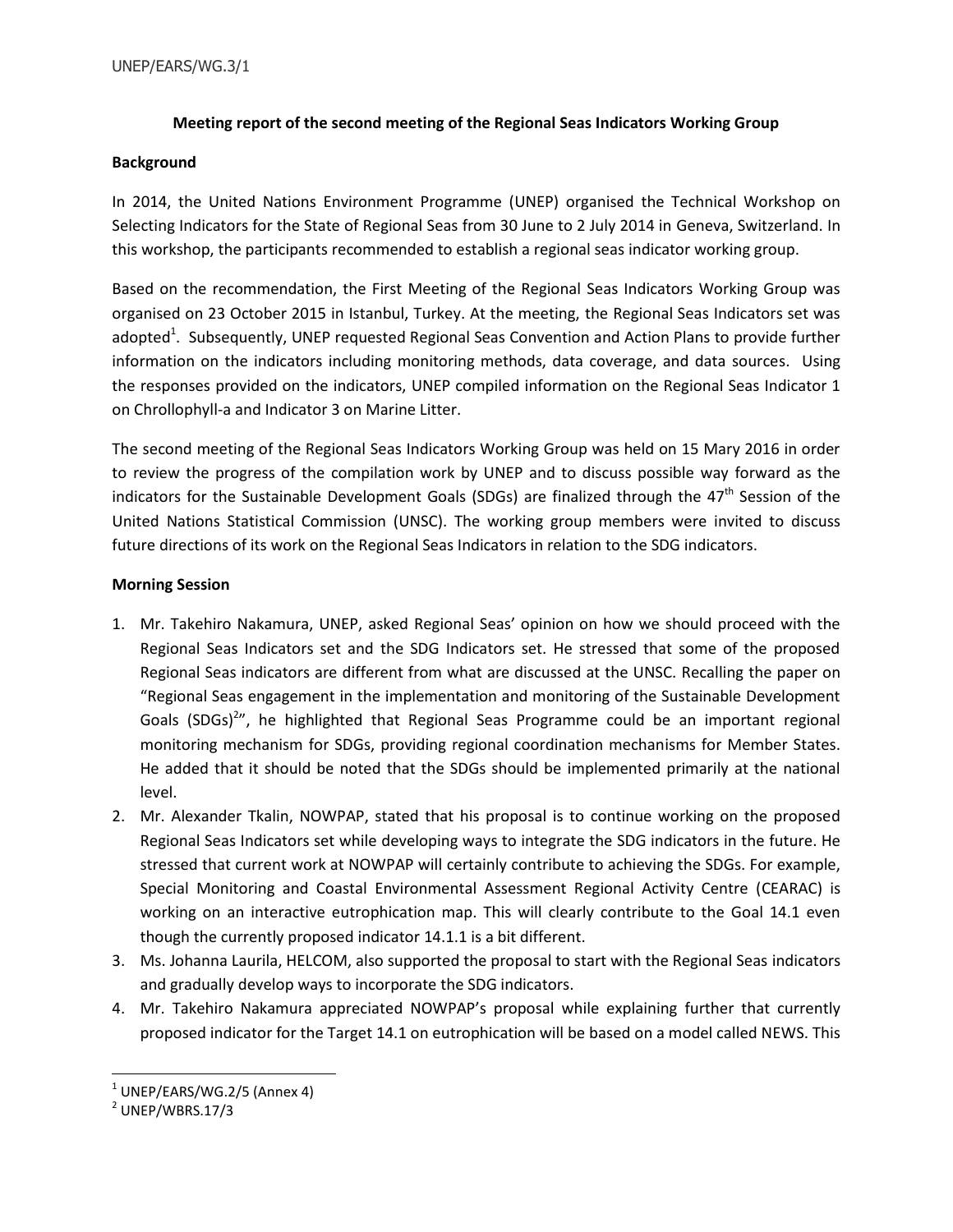model will require three parameters: dissolved phosphorus, dissolved nitrogen and Chlorophyll-a. The modelling results, thus, could be different from in-situ measurements. This could have potential implications.

- 5. Referring to Target 14.2 (ICZM), UNEP explained that the current national reporting mechanisms to the Regional Seas Conventions and Action Plans could contribute to the monitoring on this target. Different terminologies are used such as Integrated Coastal Zone Management and Maritime Spatial Planning in different Regional Seas programmes but regardless of the term, these instruments could contribute to the Target.
- 6. Asked to clarify whether NOWPAP currently has a national reporting mechanism, Mr. Tkalin stated that there is no national reporting mechanism. However, three of the participating countries to NOWPAP are member to PEMSEA, which provides own reporting mechanism, and those data could be used. In terms of floating marine litter, NOWPAP countries organise the first join research cruise in 2016, which could contribute to the monitoring of Target 14.1.
- 7. UNEP clarified that each Regional Seas programme can define where to obtain data and how it will be reported.
- 8. With regards to harmonization of methodologies of the Regional Seas Indicators, Mr. Nakamura stated that currently UNEP thinks that there is no need to unify the methodology although some kind of inter-regional comparison would be useful. He stressed that the main objective of the development of the Regional Seas Indicators is for each region to monitor its state of the marine and coastal environment.
- 9. For the Target on Ocean Acidification, Mr. Warren Lee, SPREP, suggested to use global data set such as NOAA's data. He pointed out that in the Pacific region, data are patchy and SPREP often rely on global data sets.
- 10. UNEP welcomed the information on data availability and encouraged SPREP to submit the questionnaires, highlighting challenges and capacity development needs.
- 11. UNEP stated that there is a possibility for UNEP to make an agreement on behalf of different Regional Seas Convention and Action Plans to obtain global data sets if there is an interest from the Regional Seas programmes. Currently individual Regional Seas programmes have agreements with data providers, but collective arrangement could be considered. It was noted that handling of global data may require accompanied capacity development.
- 12. In order to align different indicators, Mr. Lee stated that SPREP can tag different SPREP indicators as Regional Seas Indicators or SDG indicators.
- 13. HELCOM posed a question on thresholds and targets for each Regional Seas Indicators. Mr. Nakamura responded that at this stage it is difficult to set common target values.
- 14. Ms. Laurila, HELCOM, stated that the next Holistic Assessment of the Ecosystem Health of the Baltic Sea (HOLAS II) will be ready by 2018, which could contribute to the second cycle of the World Ocean Assessment. For the second cycle of the Regular Process, UNEP would like to emphasize the contribution of regional assessments to the global assessment as well as the use of indicators to monitor chronological change.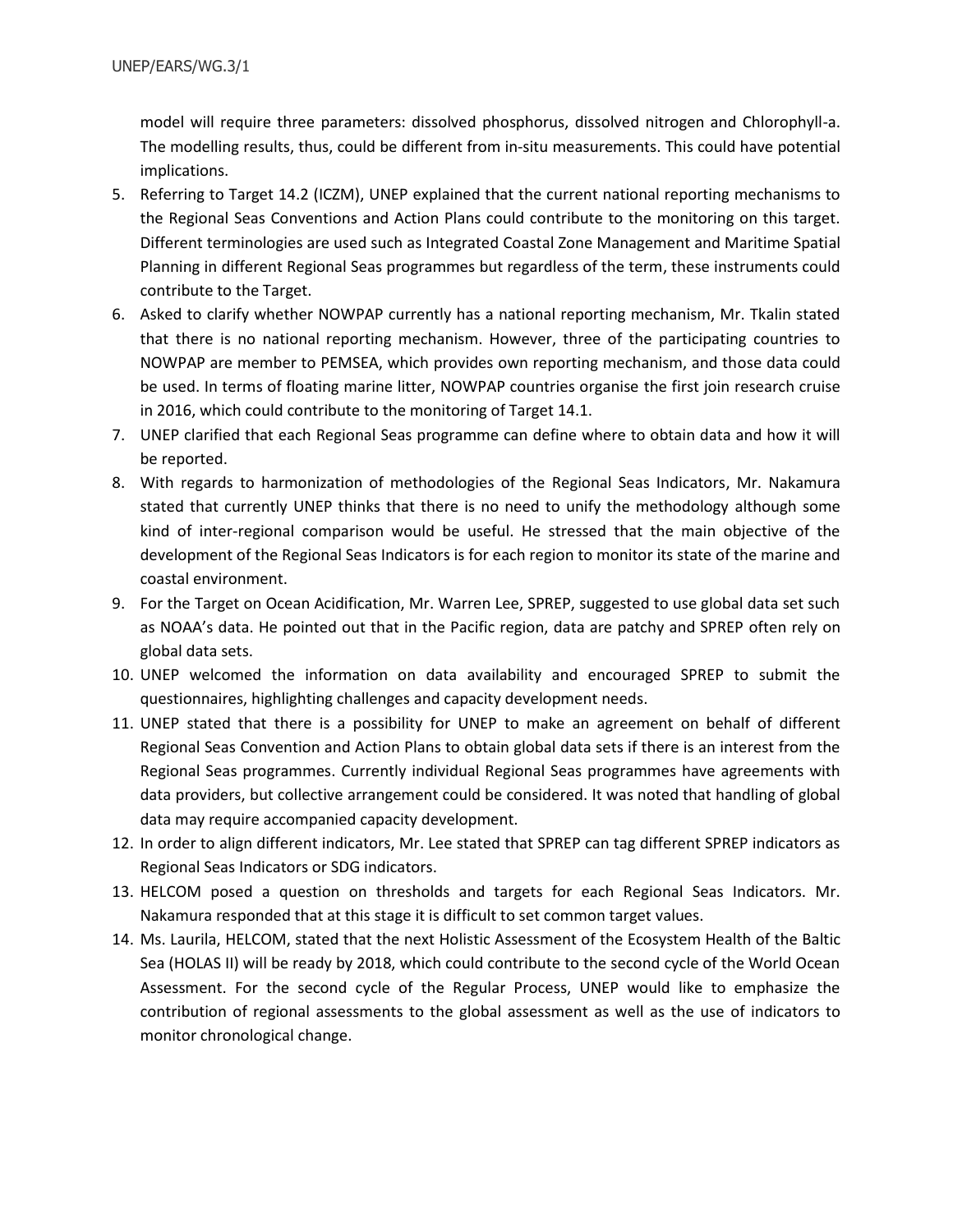### **Evening Session**

- 15. UNEP asked whether the Regional Seas programmes would like to begin with the Regional Seas Indicators set or start working on integration of the SDG indicators set.
- 16. Ms. Irina Makarenko, BSC, stated that BSC would like to start with the agreed Regional Seas Indicators set.
- 17. Ms. Virginie Hart, MAP, stated that the SDGs will be monitored at the national level. Clarifying the role of Regional Seas, Mr. Nakamura stated that Regional Seas can provide support to the participating countries through regional monitoring programmes. Capacity development can also be provided to the countries.
- 18. Referring to the SDG indicators, Mr. Chris Corbin, CAR, stressed that it is strategically important for the Regional Seas programmes to work with the SDG indicators. Different SDG Goals such as Goal 6 and Goa 13 are also relevant to the Regional Seas and it is important to examine how these could be complemented.
- 19. Mr. Corbin further stated there is a concern in his region that through the One-UN system, different indicators that are not the Regional Seas Indicators or SDG indicators are adopted. He added that in the Caribbean, the SDGs are priority of the governments.
- 20. Ms. Hart, MAP, stated that in the Mediterranean, the Mediterranean Sustainable Strategy Development (MSSD) for 2016-2025 has recently been adopted. Indicators for the MSSD in line with the SDG's are about to be developed with the first meeting to be held at the end of March. This process could inform and inspire other regions of potential ways of incorporating the SDGs.
- 21. With regard to the way forward, Mr. Nakamura stated that we are not going to harmonize different methodologies for each indicator. UNEP will continue finalizing the compilation of the Regional Seas Indicators set based on the responses to the questionnaire Regional Seas have provided. In order to include as much information from different regions in the compilation, UNEP encouraged those Regional Sea that have not submitted the questioner to do so as soon as they can.
- 22. Ms. Makarenko, BSC, and Mr. Corbin, CAR, promised to make an effort to submit the responses to the questionnaire.
- 23. UNEP is working closely with the FAO and FAO will provide information on fisheries-related Regional Seas Indicators. There could be an option to conduct a joint regional monitoring on ocean-related SDG goals between Regional Seas Convention and Action Plans and Regional Fisheries Bodies.
- 24. Ms. Alice Newton, DEVOTES, informed the participants that EU is conducting a review on Chlorophyll-a calibration at EU level as well as Regional Seas level. This inter-calibration of different methods may allow normalization of methodologies. She promised to report back to the working group members.
- 25. Ms. Hart, MAP, questioned about the data availability referring to the MedPOL database which are for the time being not publically available. Mr. Nakamura responded that UNEP does not need to centralize the data for global assessments. Each Regional Sea can host own database. On the other hand, UNEP could provide support by providing global data set such as through UNEP-Live.
- 26. Mr. Nakamura added that many of the Regional Seas programmes will suffer from lack of data for some indicators and it will be important to identify the data gaps.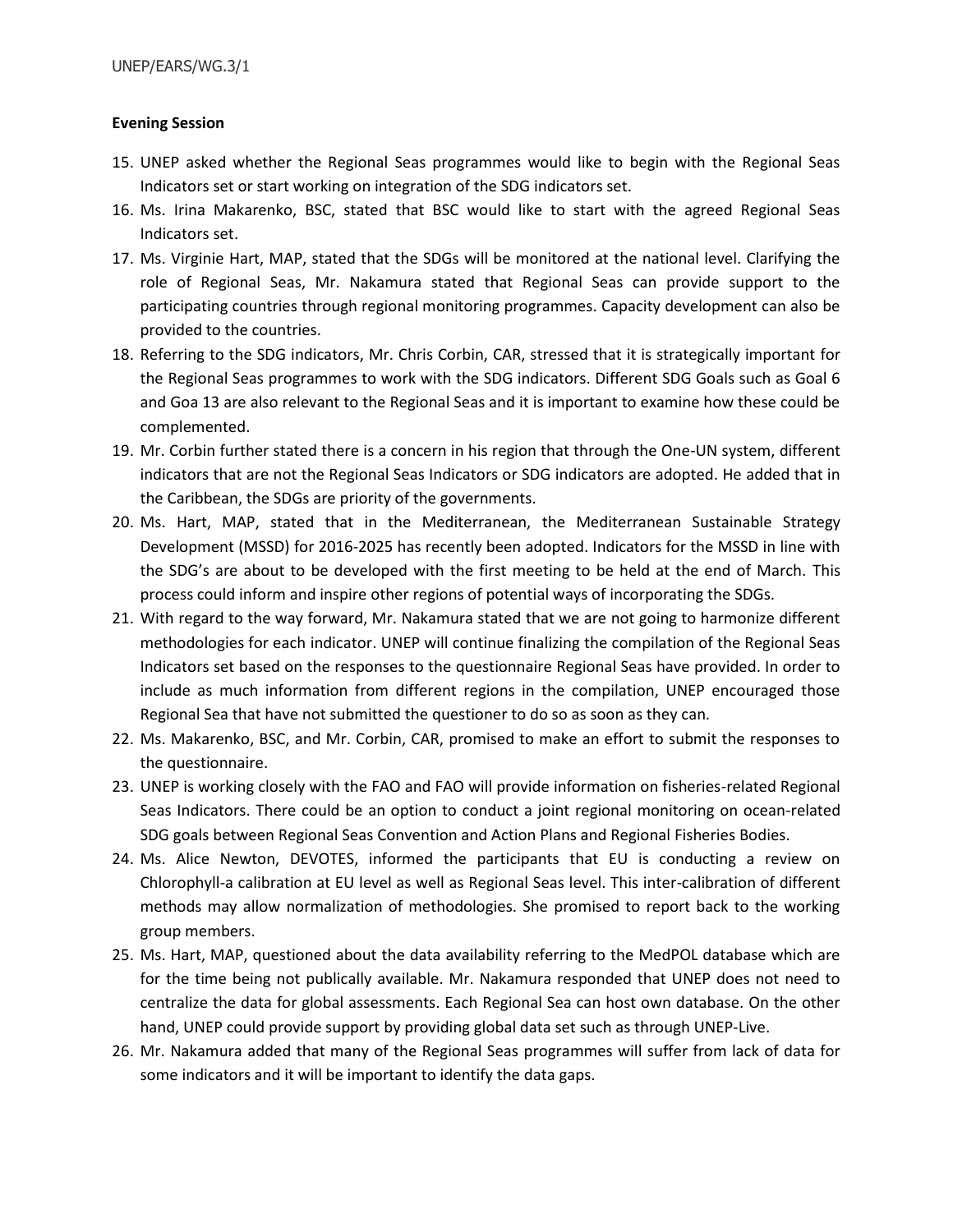27. Requested by the participants, UNEP promised to circulate the final SDG indicators list as soon as they become adopted.

# **Conclusion of the meeting**

- 28. The Participants agreed that Regional Seas Conventions and Action Plans will continue working on the Regional Seas indicators, while start analysing the SDGs indicators once they are adopted.
- 29. UNEP encouraged Regional Seas Conventions and Action Plans which have not yet submitted the questionnaire on the indicators to do so as soon as possible. SPREP, CEP and BSC promised to submit their inputs as soon as they can.
- 30. Ms. Hart, MAP, will inform the Working Group on the analysis of the SDGs indicators within the framework of the MSSD.
- 31. Ms. Newton, DEVOTES, will report back to the Working Group on the outcome of the EU's intercalibration exercise for Chlorophyll-a measurement methods.
- 32. As agreed in the terms of reference of the Working Group<sup>3</sup>, the members are invited to nominate a Chair for the Working Group.
- 33. UNEP will continue the compilation of information on Regional Seas Indicators and send out to the Working Group members for further comments.
- 34. UNEP will circulate the final list of SDG indicators to the Regional Seas Convention and Action Plans once they are adopted.

 $\overline{\phantom{a}}$ 

 $^3$  UNEP/EARS/WG.2/2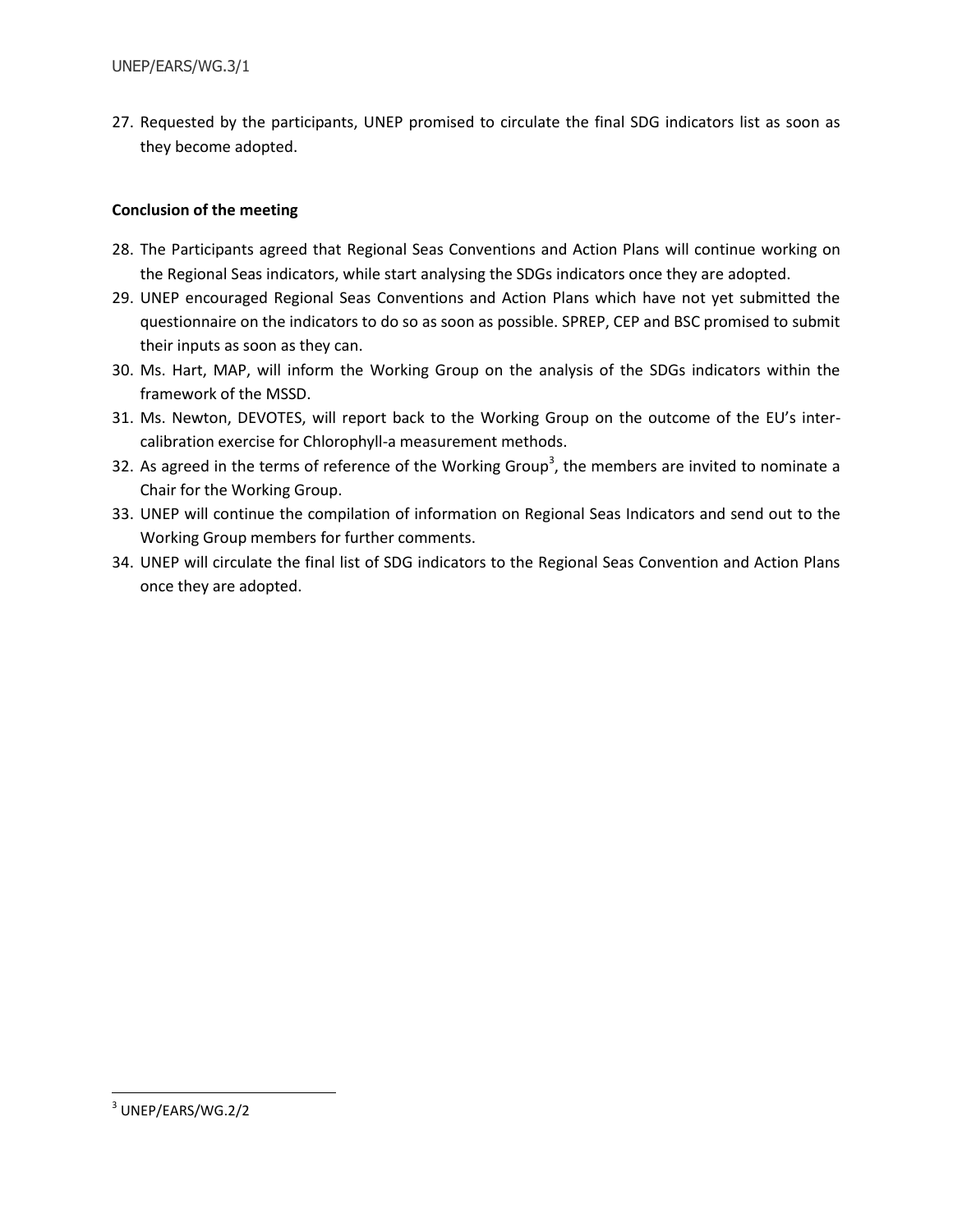# **Annex 1: Meeting agenda**

- 1. Election of a Chair
- 2. SDG indicators adopted
- 3. Progress in the development of Regional Seas indicators
	- a. Marine Litter
	- b. Chlorophyll –a
	- c. others (under development)
- 4. How to relate the RS indicators with the SDGs: way forward
- 5. Any other business

#### **Annex 2: List of Participants**

| 1                       | <b>Commission on the Protection of the Black Sea</b> | $\overline{2}$ | <b>Nairobi Convention</b>                       |
|-------------------------|------------------------------------------------------|----------------|-------------------------------------------------|
|                         | <b>Against Pollution (Black Sea)</b>                 |                | <b>Mr. Dixon Waruinge</b>                       |
|                         | <b>Ms. Irina Makarenko</b>                           |                | Head                                            |
|                         | Pollution Monitoring and Assessment (PMA) Officer    |                | Nairobi Convention                              |
|                         | Permanent Secretariat Commission on the Protection   |                | Division of Environmental Policy Implementation |
|                         | <b>Black Sea Against Pollution</b>                   |                | (DEPI), P. O. Box 30552, Nairobi, Kenya         |
|                         | <b>Bucharest Convention</b>                          |                | Email: dixon.waruinge@unep.org                  |
|                         | Maslak Mahallesi, Büyükdere Caddesi, No 265, 9       |                |                                                 |
|                         | Istanbul, 34398, TURKEY                              |                |                                                 |
|                         | Tel: +90 212 299 2940/+90 212 299 2946               |                |                                                 |
|                         | Email: irina.makarenko@blacksea-commission.org       |                |                                                 |
|                         | iryna.makarenko79@gmail.com                          |                |                                                 |
|                         |                                                      |                |                                                 |
| $\overline{\mathbf{3}}$ | <b>Northwest Pacific Action Plan</b>                 | 4              | Helcom                                          |
|                         | Dr. Alexander Tkalin                                 |                | Ms. Johanna Laurila                             |
|                         | Coordinator                                          |                | <b>Information Secretary</b>                    |
|                         | Northwest Pacific Action Plan (NOWPAP)               |                | Helsinki Commission (HELCOM)                    |
|                         | Regional Coordinating Unit (RCU)                     |                | Katajanokanlaituri 6 B                          |
|                         | 5-5 Ushijimashin-machi                               |                | FI-00160 Helsinki, Finland                      |
|                         | Toyama City 930-0856, Japan                          |                | Email: Johanna.laurila@helcom.fi                |
|                         | Email: alexander.tkalin@nowpap.org                   |                |                                                 |
|                         |                                                      |                |                                                 |
|                         |                                                      |                |                                                 |